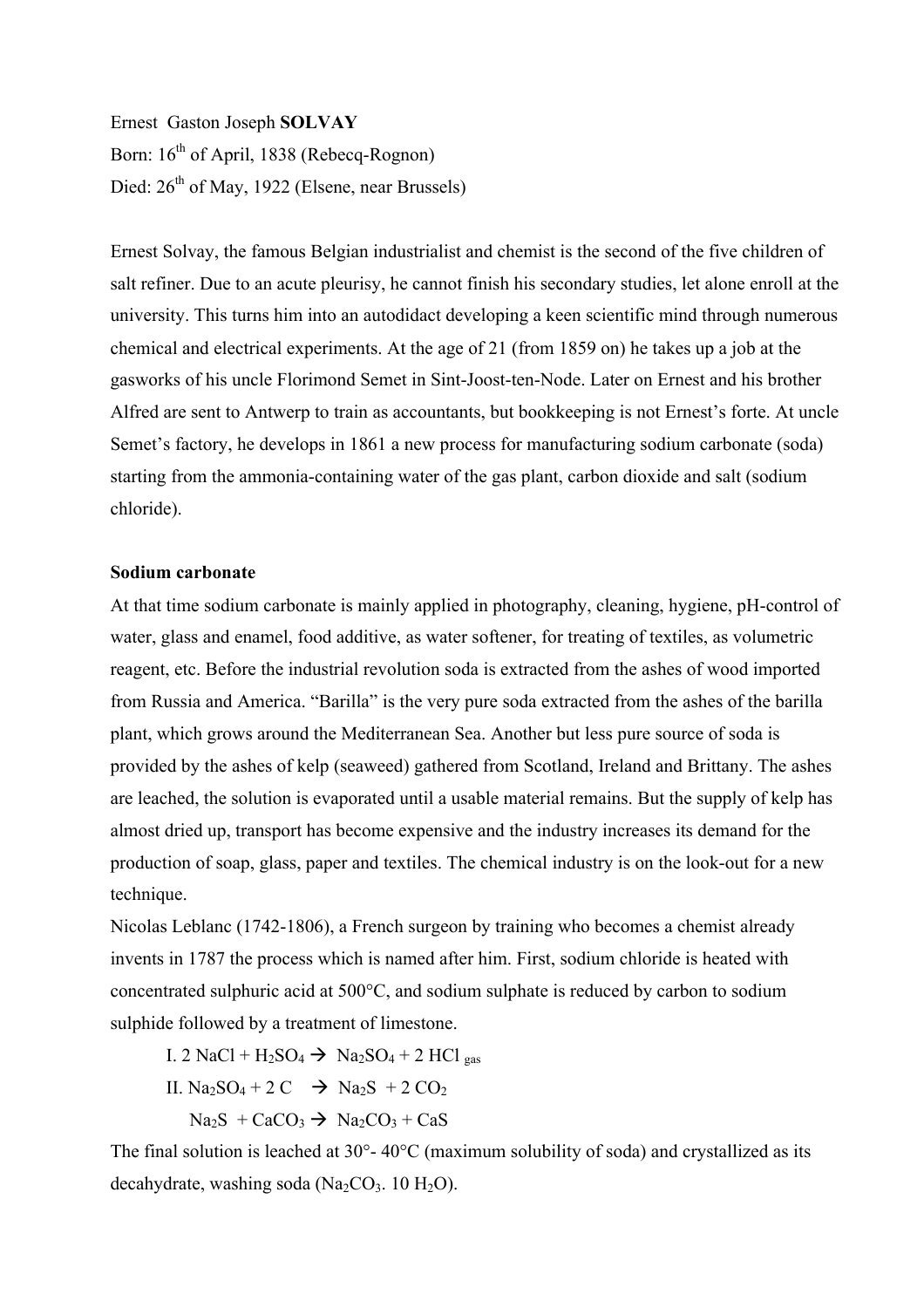The process has a number of disadvantages: expensive and noxious waste-products (HCl and CaS), expensive raw materials (during the French Revolution sulphur was mainly reserved for making gunpowder instead of the base material for sulphuric acid) and the high temperatures needed. The process of Leblanc is patented in 1791 and he establishes his first plant in Saint Denis in 1793. The patent however is claimed by the Convention without compensation. Leblanc will not receive the reward which the French Academy of Sciences had promised 16 years earlier. Unable to obtain legal redress from the government and reduced to utter poverty he commits suicide in 1806.

In England (Liverpool) James Muspratt (1793-1886), often regarded as the founder of the British chemical industry encounters serious difficulties to keep his factories going because of complaints by nearby irate landowners. In the end (1850) he has to move his production.

## **The Solvay process**

Ammonia and carbon dioxide under pressure are passed into brine (a saturated solution of sodium chloride). The less soluble sodium hydrogen carbonate (bicarbonate) precipitates and is heated above 300°C to turn it into sodium carbonate.

- I.  $2 NH_{3 (gas)} + CO_{2 (gas)} + H_2O \rightarrow (NH_4)_2CO_3$  $2$  NaCl + (NH<sub>4</sub>)<sub>2</sub>CO<sub>3</sub>  $\rightarrow$  2 NH<sub>4</sub>Cl + 2 NaHCO<sub>3</sub>
- II.  $2 \text{ NaHCO}_3 \rightarrow \text{Na}_2\text{CO}_3 + \text{H}_2\text{O}_{\text{gas}} + \text{CO}_2$

The yield depends upon the possibility of reusing ammonium chloride by treating it with quicklime (calcium oxide) obtained from heated limestone at 700°C

$$
CaCO3 \rightarrow CaO + CO2
$$
  
2 NH<sub>4</sub>Cl + CaO  $\rightarrow$  2 NH<sub>3</sub> + CaCl<sub>2</sub> + H<sub>2</sub>O

The only waste product is  $CaCl<sub>2</sub>$  which is used as a drying product, herbicide and salt for icy roads, etc.

The idea of the process is not entirely new. In 1811 the French physicist Augustin Fresnel (1788- 1827) had already thought about the ammonia-soda technique. Ernest Solvay however is the first to develop the entire process. He is considered as the father of the actual process technology.

## **A World Concern**

Ernest Solvay is granted a patent and together with his brother Alfred, they start up a factory in 1865 at Couillet (near Charleroi): "Solvay & C<sup>ie</sup>". Their starting capital of 163.000 Belgian francs is hard to obtain. He purchases the ammonia from nearby gasworks; as a result of repeated technical setbacks designs the "tower" for a profitable reaction between carbon dioxide and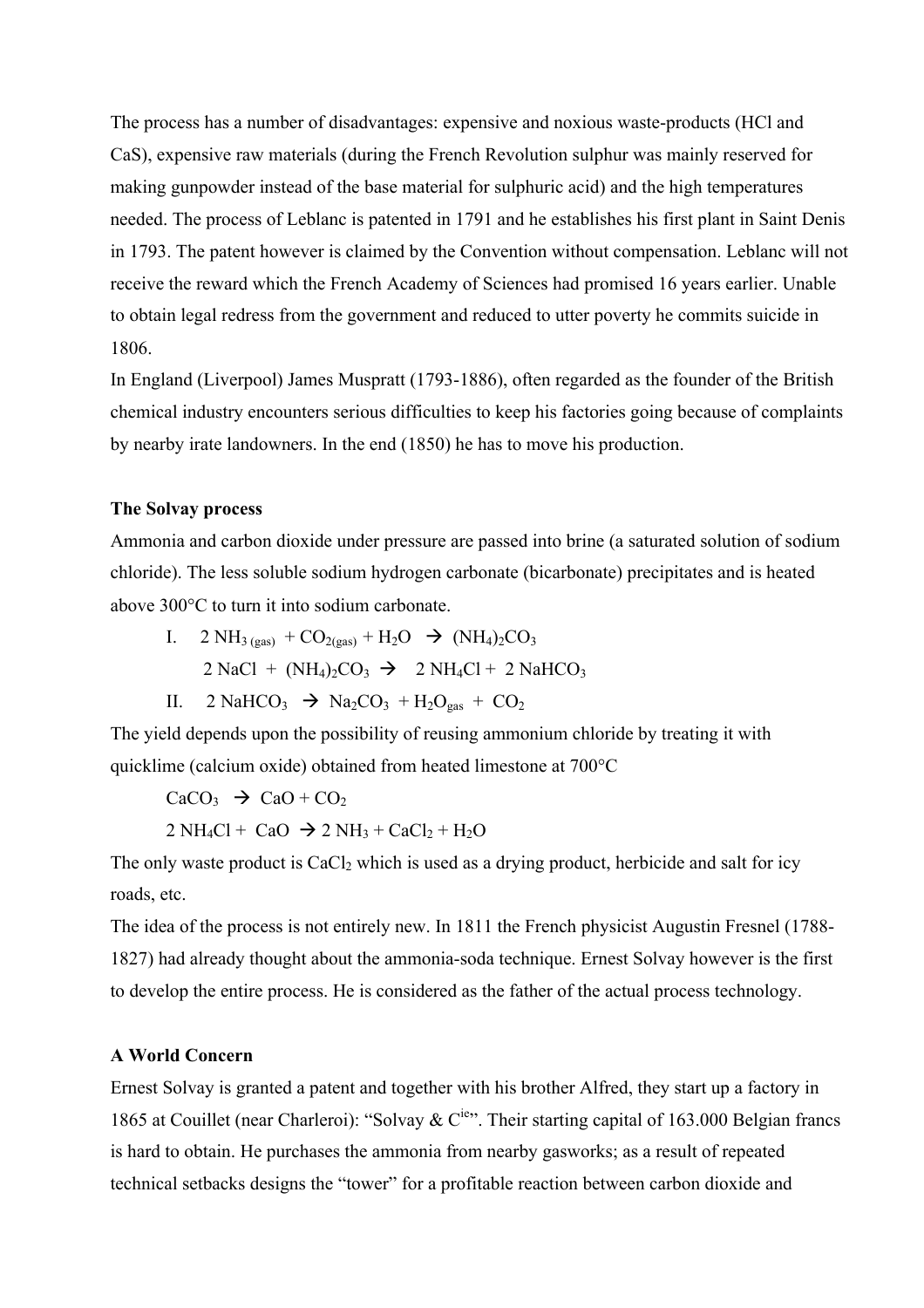ammonia and invents the Semet-Solvay oven for purifying the distillate of the cokes ovens. We have to wait till 1870 to watch the company prosper. The branches expand globally (mainly in the USA and the European countries less familiar with the Leblanc process) and the company becomes a well quoted chemical concern on the stock exchange.

In England, the German chemist Ludwig Mond (1839-1900) and the Swiss banker John Brunner set up the Brunner-Mond Company manufacturing soda according to the Solvay process; the company merges in 1926 with three other firms (*Nobel Explosives, United Alkali Company, British Dyestuffs)* to become the I.C.I. (Imperial Chemical Industries)

## **Philanthropist**

As a socially engaged industrialist, Ernest Solvay rises above party politics and tries to bridge the gap between the liberals and the working class. As a senator for the liberal party between 1893 and 1900, he denounces the taxation system by which the offspring of plant owners inherit their fortune whose productivity, lacking the capacity or the interest to become involved in the business. He criticizes the socialist party and predicts that in the future its principles will stand in the way of the emancipation of the working class instead of realizing it. Solvay assumes that when there is unemployment, the society should provide jobs and the means of living, even if it means the retraining of the workers and if necessary put them to work far from their place of residence. Schooling must be provided according to the demand for adapted jobs.

With mild financial gifts Solvay contributes to scientific and social works.

Long before it becomes a law he organizes in his plants among other reforms: a social security system (1878), pensions for the workers (1878), the 8-hour workday (1897) and one week vacations with double wages (1913).

In 1906 together with Louis Empain, he subsidizes the foundation of the "Ibis" in Ostend: a school originally reserved for the orphans of the fisher population.

In 1911 he organizes in Brussels a conference for physicists (invitation only!) about "Radiation and Quanta" with Hendrik Lorenz (1853-1928) as chairman. The Metropole Hotel in Brussels still sells a postcard of the group photo of the participants, among others Albert Einstein, Marie Curie, Max Planck, Walter Nernst, Rutherford, Kamerlingh-Onnes. Two years later he does the same and the conference discusses the advances in theoretical chemistry with Sir William Ramsey as chairman. The fifth and most important conference of the International Institute for Physics and Chemistry takes place in 1927, leading to a confrontation and breakthrough of the quantum mechanics. On this occasion a lifelong friendship develops between Einstein and Queen Elizabeth of Belgium.